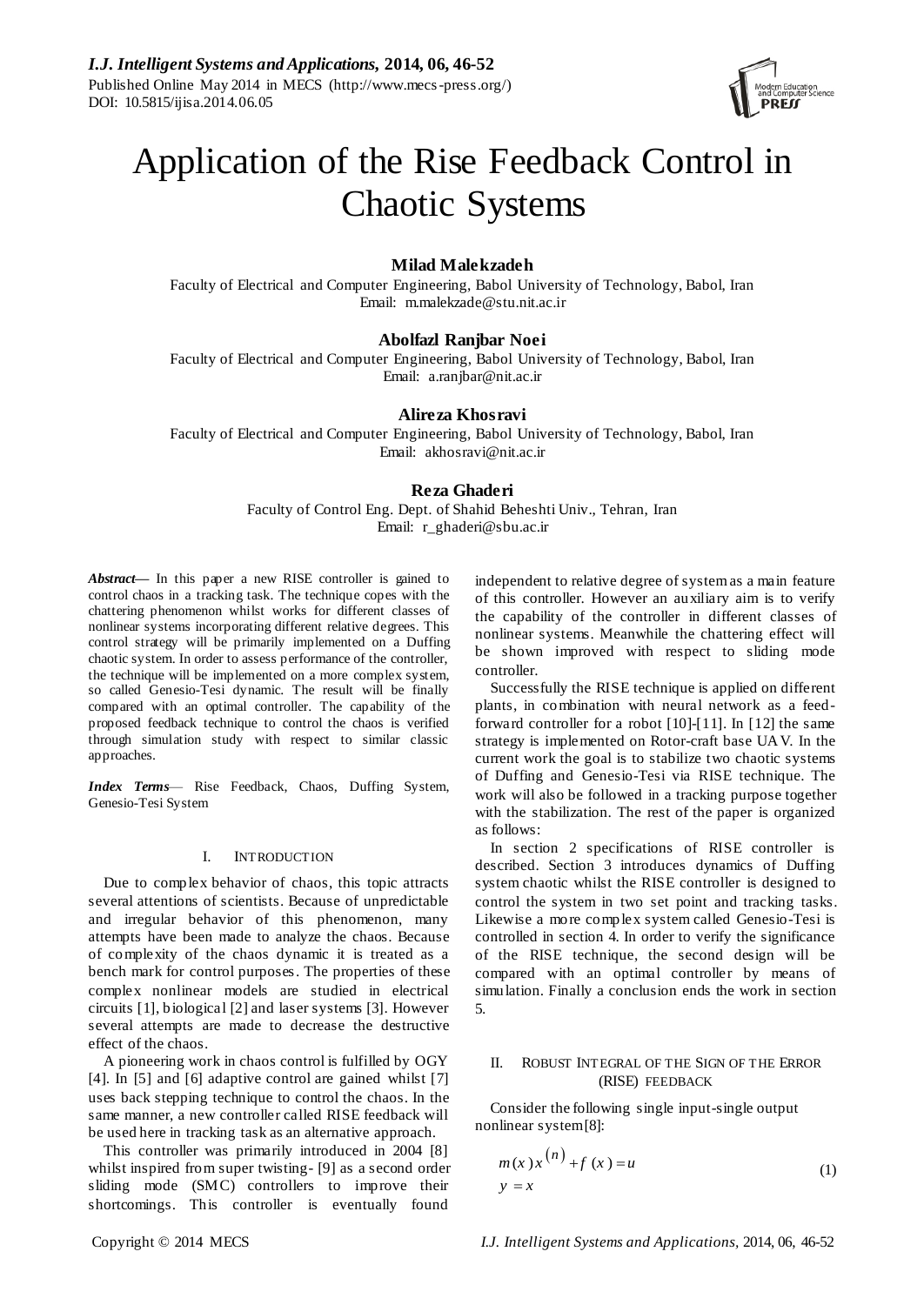Where  $(n-1)$  $(x ( t ) = [x ( t ) x ( t ) ... ... ... x ( n - 1 ) ( t ) ]^{T} \in R^{n}$ denotes the system state vector,  $y(t) \in R$  is the output and  $u(t) \in R$  is the control input signal. In order to propose the RISE technique, tracking error is defined as follows:

$$
e_1 = x_d - x \tag{2}
$$

Where  $x_d \in L_\infty$  and  $e_1(t) \in R$  denote the reference signal and the tracking error respectively. Furthermore the following auxiliary errors are defined using the derivatives of successive errors by:

$$
e_2 = \dot{e}_1 + e_1
$$
  
\n
$$
e_3 = \dot{e}_2 + e_2 + e_1
$$
  
\n•  
\n•  
\n
$$
e_n = \dot{e}_{n-1} + e_{n-1} + e_{n-2}
$$
  
\n(3)

The RISE control law [8] is introduced as follows:

$$
u(t) = (k_s + 1)e_n(t) - (k_s + 1)e_n(0)
$$
  
+ 
$$
\int_{0}^{t} [(k_s + 1)\alpha e_n(\tau) + \beta \text{sgn}(e_n(\tau))]d\tau
$$
  
(4)

Where  $k_s$ ,  $\alpha$  and  $\beta$  are controller gains whilst sgn(.) denotes the sign function. It should be noted that the gain  $k_s$  is intentionally added by unity i.e.  $(k_s + 1)$ ; instead of some  $K<sub>s</sub>$  for the stability requirements [8]. Although this term is several times are used, gains of the error terms differ by other  $\alpha$  and  $\beta$  coefficients in (4). However, the first two gains are chosen the same to make the initial error zero. Furthermore these avoid occurring discontinuity in the control effort at the beginning. In the following performance of the controller on Duffing and Genesio-Tesi systems will be investigated. Moreover the quality of the second system will be compared with similar optimal controller [15].

#### III. DUFFING CHAOTIC SYSTEM

In this section the RISE controller is applied on a Duffing chaotic system in a set point problem and hence the controller is designed to track a sinusoidal signal. Consider the following state space equation of Duffing system considering  $x(0) = [2 \ 2]$  as an initial condition [13]:

$$
\begin{aligned}\n\dot{x}_1 &= x_2\\ \n\dot{x}_2 &= -0.1x_2 - x_1^3 + 12\cos t + u(t) + d(t) \n\end{aligned}
$$
\n(5)

Where  $u(t)$  is a control input and  $d(t)$  is disturbance. Note that for  $u(t) = 0$  the system behaves chaotic with the following phase portrait:



Fig. 1. Chaotic behavior of Duffing system without the control input in 250 seconds

The chaotic can be seen from the Fig.1. This dynamic will be controlled under the following two schemes of a set point and tracking purposes.

## *3.1 Set Point Problem*

The RISE technique is used to control the chaos in a a nil set point problem through using an error on the  $x_1$ surface which is as follows:

$$
e_1 = x_d - x \quad , \quad x_d = 0 \quad \Rightarrow e_1 = -x \tag{6}
$$

A successive auxiliary error is accordingly defined by:

$$
e_n = e_2 = \dot{e}_1 + e_1 \tag{7}
$$

However the second term of auxiliary error differs from [11] where it is multiplied by a coefficient. It is multiplied by three here and made  $e_2(0) = -8$ . Substituting the recent errors in the control law (4) yields the RISE control effort as follows:

$$
u(t) = (k_s + 1)e_2(t) + 8(k_s + 1)
$$
  
+ 
$$
\int_{0}^{t} [(k_s + 1)\alpha e_2(\tau) + \beta \text{sgn}(e_2(\tau))]d\tau
$$
 (8)

Note that parameters are chosen  $\cos e_2(0) = -8$ ,  $k_s = 79$ ,  $\alpha = 3.75$  and  $\beta = 50$ . Using the RISE control effort in the Duffing system (5) yields the

following equation:  
\n
$$
\dot{x}_1 = x_2
$$
\n
$$
\dot{x}_2 = -0.1x_2 - x_1^3 + 12\cos t + 80e_2(t) + 640 +
$$
\n
$$
\int_{0}^{t} [300 e_2(\tau) + 50 \text{ sgn}(e_2(\tau))] d\tau + d(t)
$$
\n(9)  
\n
$$
y = x_1
$$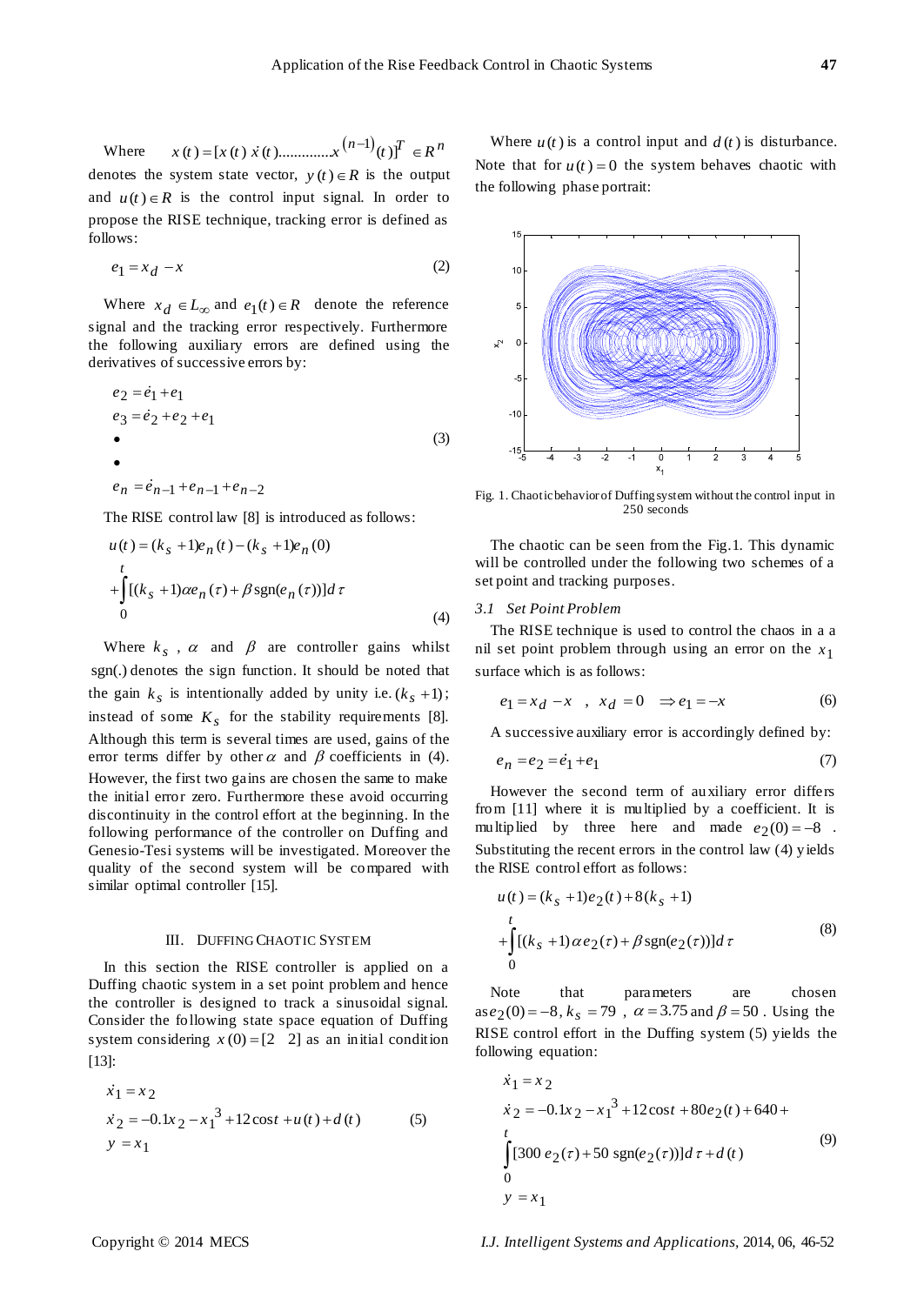Driving energy is originated from a nonzero initial condition. However zero state is a stable equilibrium point especially in a zero tracking (i.e.  $x_d = 0$  in 6). Besides tracking of a nonzero signal are usually of interest to provide a sufficient driving energy specifically in presence of zero initial condition. This recent RISE controller is seen stabilizing Duffing chaotic system in Fig. 2. It also guarantees zero convergence of the chaotic system states.



Fig. 2. Phase portrait of chaotic Duffing system using control input in 250 seconds

As from the figure can be seen the system is no longer chaotic when initiates from the initial condition  $X_0 = [2,2]$  and by applying the RISE controller. The system states converge to the steady state equilibrium point i.e.  $X_{eq} = [0,0]$ '.



Fig. 3. Comparisons Chaotic behavior of Duffing chaotic system using the RISE control input

From Fig. 3 can be seen that the first state of system converges to zero in less than a second. Similarly the second state as a highly nonlinear state quickly converges to zero. The convergence is made possible using the following sinusoidal effort from the RISE technique.



Fig. 4. Control effort in presence of the RISE controller

Satisfactory achievement of the RISE controller motivates us to investigate the quality of the application in the following tracking task.

#### *3.2 Tracking Task*

In order to verify the capability of the RISE technique a tracking task is of interest using the reference command of  $x_d = \sin t$  [14]. The error and auxiliary error are accordingly defined as follows:

$$
e_1 = x_d - x \quad , \quad x_d = \sin t \quad \Rightarrow e_1 = \sin t - x
$$
  
\n
$$
e_n = e_2 = \dot{e}_1 + e_1
$$
 (10)

These also form the RISE control law which is as in the following:

$$
u(t) = (k_s + 1)e_2(t) + 3(k_s + 1)
$$
  
+ 
$$
\int_{0}^{t} [(k_s + 1)\alpha e_2(\tau) + \beta \text{sgn}(e_2(\tau))]d\tau
$$
 (11)



Fig. 5. Time response of state x1 as an output of chaotic Duffing system with the RISE control effort

From Fig. 5 can be seen that the RISE controller significantly performs the tracking of the sinusoidal command. The technique is found effective to converge and track the reference signal quickly. Due to desired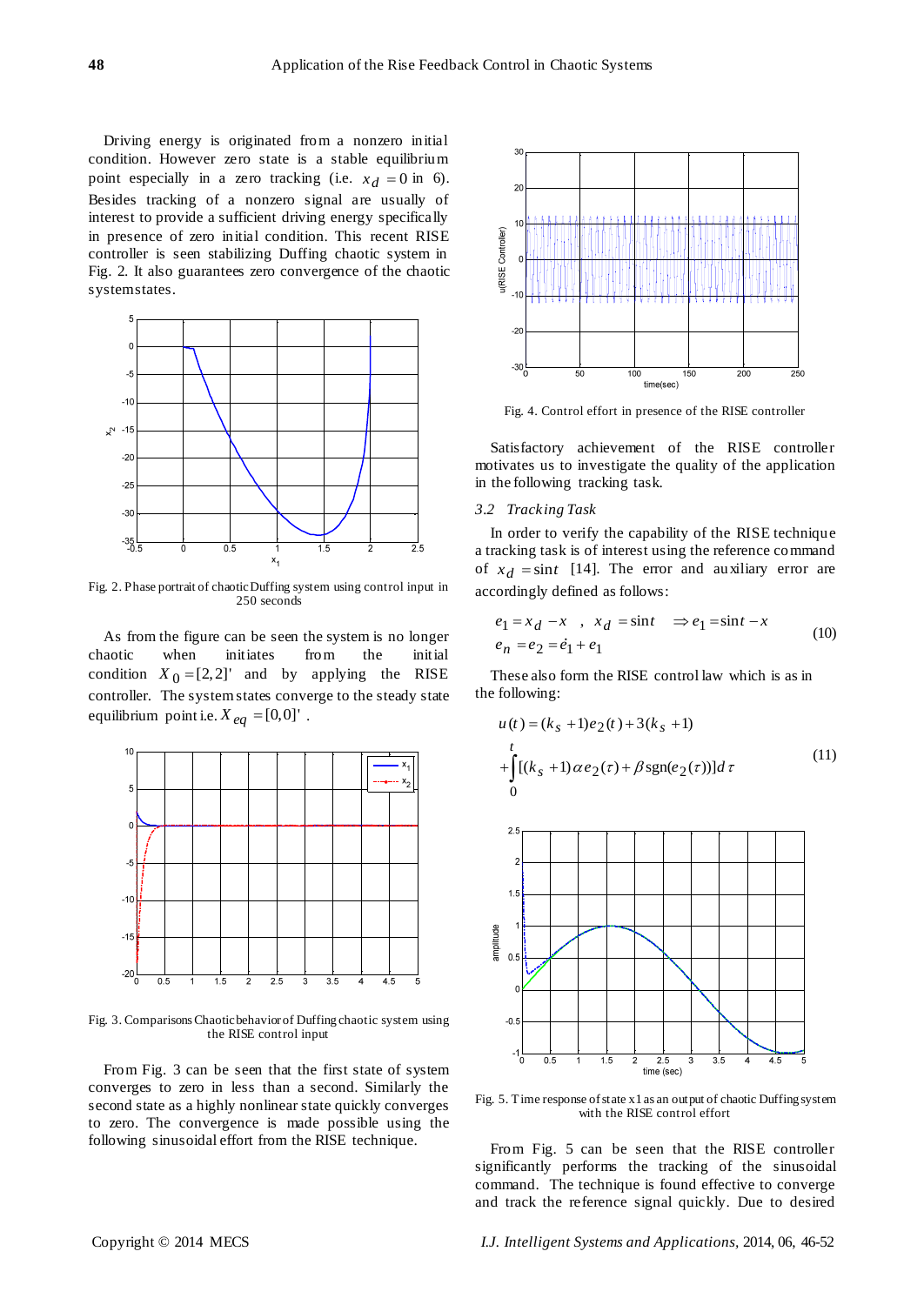performance of the RISE controller, the work will be followed in a more complex chaotic system, called Genesio-Tesi. Finally the achievement will be compared with those obtained using an optimal controller in [15].

### IV. GENESIO-TESI CHAOTIC SYSTEM

To assess the performance of the new algorithm, performance of the recent controller is investigated by applying the controller on a more complex three states chaotic Genesio-Tesi system. Three states dynamic reveal appropriate description of characteristics of a chaotic state where involving positive parameters. The dynamic of the chaotic system is as follows [15]:

$$
\begin{aligned}\n\dot{x}_1 &= x_2\\ \n\dot{x}_2 &= x_3\\ \n\dot{x}_3 &= -cx_1 - bx_2 - ax_3 + x_1^2 + u + d\n\end{aligned}
$$
\n(12)

Parameters a, b and c are positive constants such that  $ab < c$ . In this paper parameters are chosen as  $a = 1.2$ ,  $b = 2.92$  and  $c = 6$  together with an initial condition  $(-1.8, -1, 1)$  [15]. In (12)  $u(t)$  and  $d(t)$  are control input (effort) and the disturbance respectively. The state response of the system in the three dimensional phase portrait is as follows:



Fig. 6. Chaotic phase portrait of Genesio-Tesi system without control input in 250 seconds

Representation of the time behavior of states is avoided to keep the length of the paper short. However, the chaotic behavior can be seen in the phase portrait. Similar to the previous section the goal is to control and to provide a zero convergence for the chaotic system using the RISE controller. The system states reveal chaotic dynamics only due to an initial condition.

#### *4.1 Set Point Problem*

The capability of the RISE controller will be again investigated in a set point problem. Similarly the error is defined on the surface  $x_1$  as follows:

$$
e_1 = x_d - x
$$
,  $x_d = 0 \implies e_1 = -x_1$  (13)

Since the system involves three states, auxiliary errors

are accordingly defined in more order which is as follows:  
\n
$$
e_2 = \dot{e}_1 + e_1
$$
\n
$$
e_3 = \dot{e}_2 + e_2 + e_1 = \ddot{e}_1 + \dot{e}_1 + \dot{e}_1 + e_1 + e_1 \qquad (14)
$$
\n
$$
= \ddot{e}_1 + 2\dot{e}_1 + 2e_1
$$

In order to make the convergence faster, the second and third auxiliary terms are multiplied by positive numbers two and three respectively which makes  $e_3(0) = -13.8$  [11]. Using the above auxiliary errors the RISE control law is provided as follows:

$$
u(t) = (k_s + 1)e_3(t) + 13.8(k_s + 1)
$$
  
+ 
$$
\int_{0}^{t} [(k_s + 1)\alpha e_3(\tau) + \beta \operatorname{sgn}(e_3(\tau))]d\tau
$$
 (15)

Note that parameters in (15) are chosen  $k_s = 149$ ,  $\alpha = 2$  and  $\beta = 75$ . This RISE controller alters the Genesio-Tesi dynamic system in (12) into the following equation:<br> $\dot{x}_1 = x$ 

$$
\dot{x}_1 = x_2
$$
\n
$$
\dot{x}_2 = x_3
$$
\n
$$
\dot{x}_3 = -6x_1 - 2.92x_2 - 1.2x_3 + x_1^2 + 150e_3(t)
$$
\n
$$
+2070 + \int_0^t [300e_3(\tau) + 75\operatorname{sgn}(e_3(\tau))]d\tau + d(t)
$$
\n(16)

The phase portrait of the system in presence of the RISE controller is shown in Fig. (7).



Fig. 7. Chaotic phase portrait behavior of Genesio-Tesi system with control input in 250 seconds

It is seen that zero convergence of the error is achieved which means the system is no longer chaotic. The system states initiates from  $X_0 = [-1.8, -1.1]$  and converge to the steady state equilibrium point  $X_{eq} = [0,0,0]$ '. In agreement with the achievement, convergence time of the system, using the RISE controller is comparable with an optimal controller in [15]: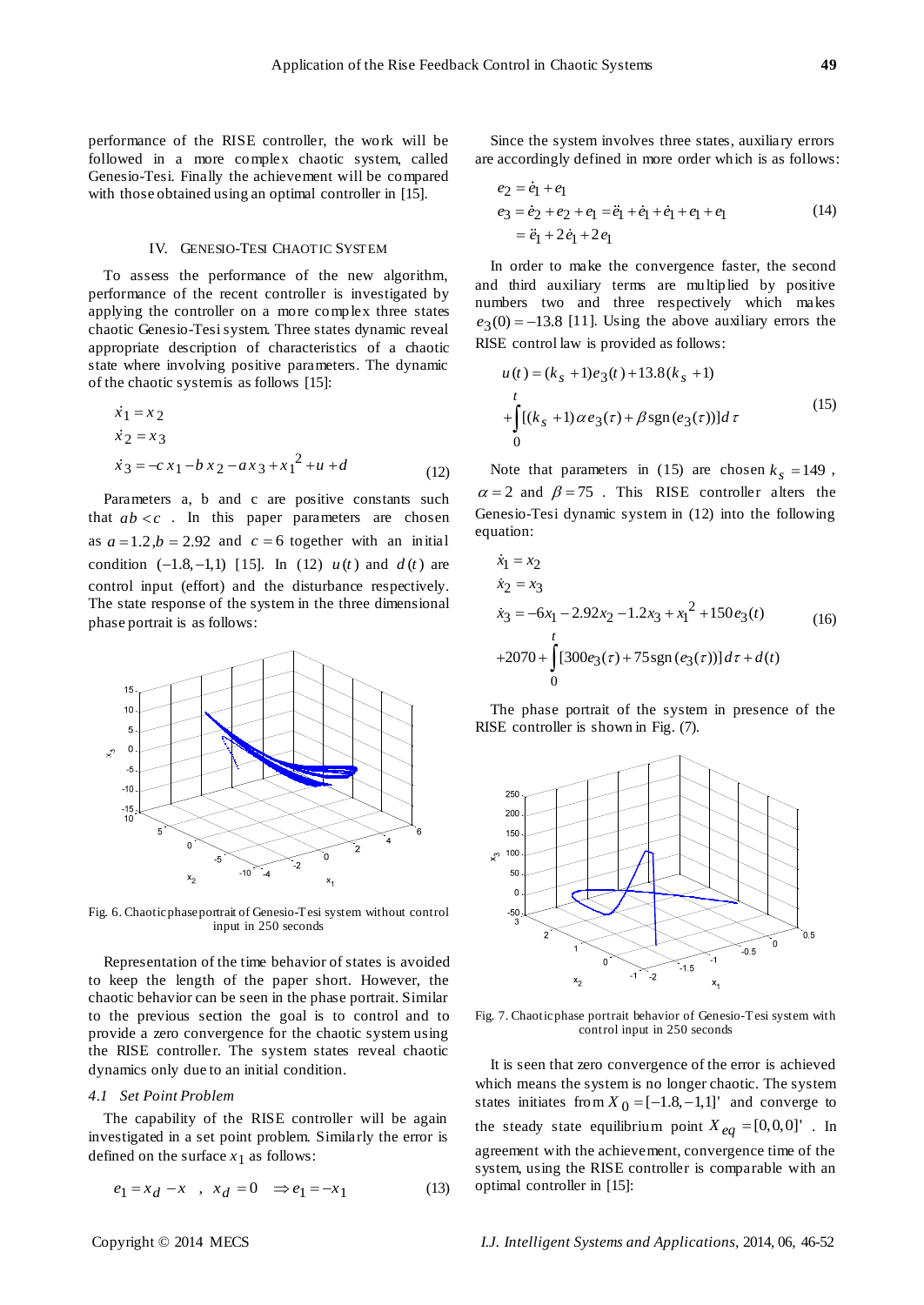

Fig. 8. The time behavior of the Genesio-Tesi state  $x_1$  in presence of an optimal [15] and RISE controllers

It is seen that the RISE controller provides faster convergence to zero in comparison with the optimal controller [15]. Similar result is achieved for other states using the RISE controller.



Fig. 9. The time behavior of the Genesio-Tesi state  $x_2$  in presence of an optimal [15] and RISE controllers

This controller is found capable to provide the convergence in less than two seconds whilst it takes about four seconds for the optimal controller [15].



Fig. 10. The time behavior of the Genesio-Tesi state  $x_3$  in presence of an optimal [15] and RISE controllers

In contrast, in the third state where the state is found more complex, the performance of the RISE controller is reduced. This can be seen when it initiates from large amount. However the RISE controller converges to zero faster. All three states behaviors confirm that the RISE controller provide a fast convergence. It is also seen that the chartering is hardly occurred. The appropriate RISE input control is shown in Fig. 11.



Fig. 11. The RISE control input in presence of disturbance

As a result of coping with the complexity of the chattering in the chaotic dynamic, the RISE needs for a high frequency control efforts.

## *4.2 Tracking Problem*

In order to verify significance of the RISE controller it is again used in a tracking problem for the chaotic Genesio-Tesi system. The reference signal is also chosen [14]  $x_d = \sin t$ . In this regard the error and auxiliary errors are defined as follows:

$$
e_1 = x_d - x, \ x_d = \sin t \implies e_1 = \sin t - x
$$
  
\n
$$
e_2 = \dot{e}_1 + e_1
$$
  
\n
$$
e_3 = \dot{e}_2 + e_2 + e_1 = \ddot{e}_1 + \dot{e}_1 + \dot{e}_1 + e_1 + e_1
$$
  
\n
$$
= \ddot{e}_1 + 2\dot{e}_1 + 2e_1
$$
\n(17)

These form the following RISE control input to apply to the system:

$$
u(t) = (k_s + 1)e_3(t) - 3.8(k_s + 1)
$$
  
+ 
$$
\int_{0}^{t} [(k_s + 1)\alpha e_3(\tau) + \beta \operatorname{sgn}(e_3(\tau))]d\tau
$$
 (18)

From Fig. 12 can be seen that the RISE controller is successful to track a sinusoidal command. This verifies significance of the controller to converge and follow the reference signal quickly. However a control signal with higher frequency (about three times more than the control signal in Fig. 4) must be generated.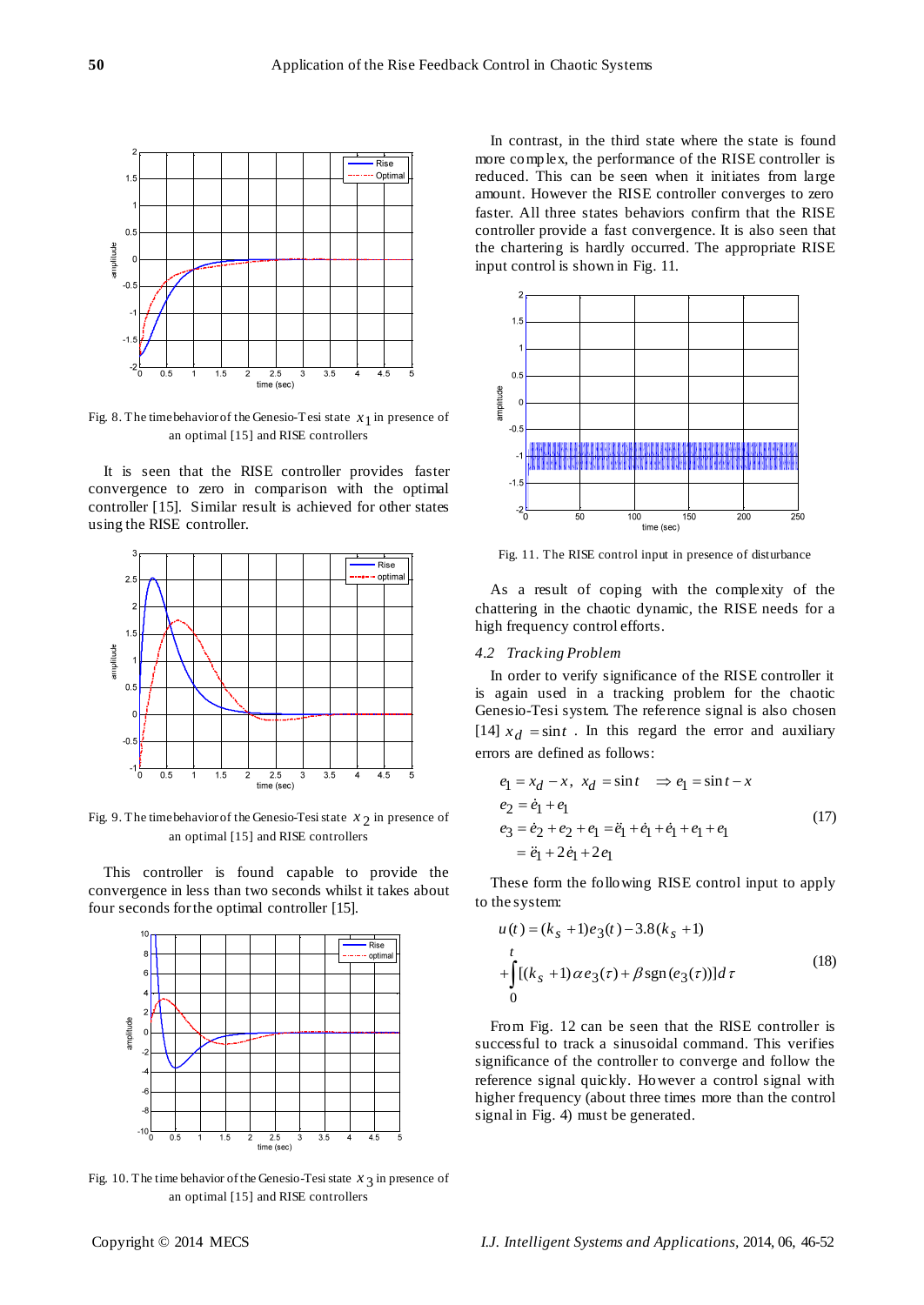

Fig. 12. State  $x_1$  as an output of Genesio-Tesi chaotic system under the RISE control action

Nonetheless recent advances in technology cope with the need for the higher frequency.

#### V. CONCLUSION

In this paper a new RISE controller is applied for chaotic systems for the first time. Primarily the performance of the controller is investigated on Duffing chaotic system. This controller is found capable to make converge to zero in a shorter time in less than one second. The work is followed when a tracking of sinusoidal command on Duffing system using the RISE controller was of interest. Results verify the performance of the controller in providing the convergence of the states.

The performance of this controller is also investigated on a more complex chaotic system of three states Genesio-Tesi. In this case the controller also made the states converge to zero in less than two seconds. Furthermore tracking of the sinusoidal signal is successfully achieved. Simulation results verify capability of the RISE controller whereas the controller needs generating higher frequency. Meanwhile the performance of this controller is promising in comparison with some other similar techniques.

#### **REFERENCES**

- [1] Hunt ER, "Stabilizing high-period orbits in a chaotic systems: the diode resonator", phys Rev Lett,, 1991. Vol. 67, pp. 1953–1955.
- [2] Garfinkel A, Spano ML,Ditto WL,Weiss JN, "Controlling cardiac chaos", Science, 1992. Vol. 257, pp. 1230-1235.
- [3] Roy R, Murphy TW, Maier TD, Gills Z, Hunt ER, ―Dynamical control of a chaotic laser:experimental stabilization of a globally coupled system", phys Rev Lett, 1992. Vol. 68, pp. 1259–1262.
- [4] Ott E,Grebogi C, Yorje JA., "Controlling chaos", phys Rev Lett, Vol. 64, 1990, pp. 1196-1199.
- [5] Yassen MT., "Adaptive control and synchronization of modified Chua's circuit system", Appl Math Comp, 2003,Vol. 135, pp. 113–128.
- [6] Liao T-L, Lin S-H., "Adaptive control and synchronization of Lorenz systems", J Franklin Inst, 1999,Vol. 336, pp. 925-937
- [7] LU J, Zhang S., "Controlling chen's chaotic attractor using backstepping design based on parameters identification", phys Lett A, 2001,Vol. 286, pp. 148–152.
- [8] B. Xian, D. M. Dawson, M. S. de Queiroz and J. Chen, "A continues asymptotic tracking control strategy for uncertain nonlinear systems", IEEE Trans. Auto. Ctrl, Vol 49, no 7, pp 1206-1211,2004.
- [9] Levant, "Sliding order and sliding accuracy in sliding mode control", International journal of control ,Vol 58, pp 1247-1263,1993
- [10] Parag M. Patre,William MacKunis, Kent Kaiser and Warren E. Dixon, "Asymptotic tracking for uncertain dynamic systems via multilayer neural network fedforward and rise feedback control structure", IEEE Trans. Auto. Ctrl, Vol 53, no 9, pp 2180-2185, 2004.
- [11] Travis Dierks, S. Jagannathan, "Neural network control of mobile robot formations using rise feedback‖, IEEE Trans. On systems, Man, and Cybernetics-Part B: Cybernetics, Vol 39, no 2, pp 332-347,2009.
- [12] Jongho Shin, H. Jin Kim,Youdan Kim and Warren E. Dixon, "Autonomous flight of rotorcraft based UAV using rise feedback and NN feedforward terms", IEEE Trans on Ctrl systems tech. , Vol 20, no 5, pp 1392-1399,2012.
- [13] Wang Jiang,QiaoGuo-Dong,Deng Bin, "Observer-based robust adaptive variable universe fuzzy control for chaotic system", Chaos, Solitons and Fractals., Vol 23, pp 1013-1032,2005.
- [14] Ercan Solak, Omer Morgul, Umut Ersoy "Observer-based control of a class of chaotic systems", phys Lett, Vol. 279, pp. 47–55, 2001.
- [15] Jianxiong Zhang and Wansheng Tang, "Optimal control for a class of chaotic systems", journal of applied mathematics, Hindawi, Vol. 2012.

#### **Authors' Profiles**



**Milad Malekzadeh** received his B.Sc. degree in Power Electronic Engineering from the Faculty of Electrical and Computer Engineering, University of Mazandaran, Babol, Iran, in 2010. He is pursuing his M.Sc. in Control Engineering at the Babol University of Technology, Babol, Iran. His Major interests are Robust Control, Optimal Control, and Artificial Intelligent

Systems.



**Abolfazl Ranjbar N.** was born in Gorgan, Iran on 21st of Mar. 1964. He received B. Sc. in 1988 from Isfahan Univ. of Technology, IRAN, M. Sc. in 1992 from Tarbiat Modaress Univ., IRAN and Ph. D. in 2000 from Surrey Univ. UK all in Control Eng. . Currently he is an associate prof. at Control Eng. Dept. of Babol Univ. of Tech., Babol, Iran. His research Interests are Machine Control,

Nonlinear and Chaos systems, Robust and Adaptive Control and Fractional Calculus. E-mail: a.ranjbar@nit.ac.irv.